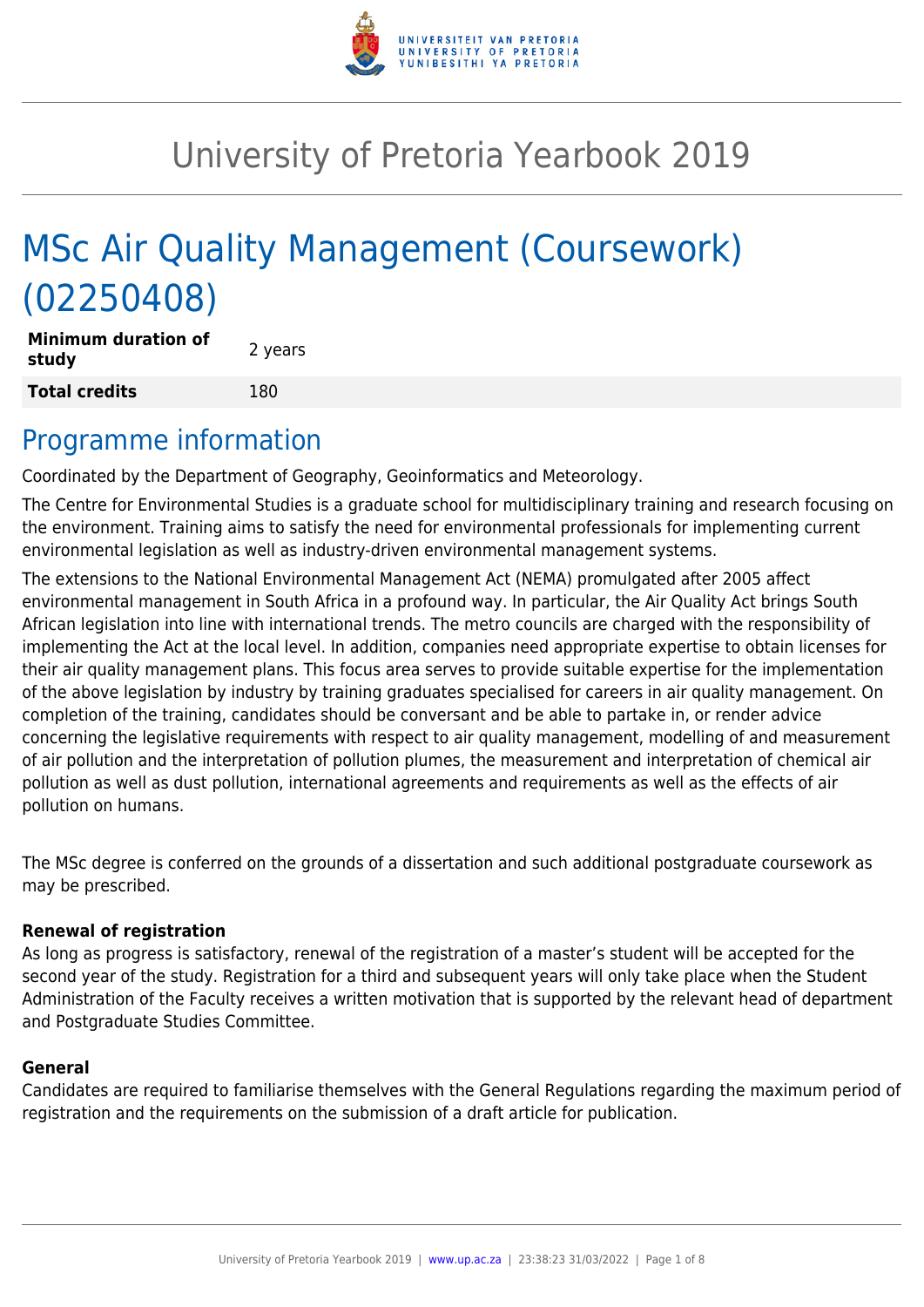

# Additional requirements

Candidates must demonstrate proficiency in the English language up to the level required by either the TOEFL test [\(www.ets.org/toefl\)](http://www.ets.org/toefl) or the IELTS language proficiency test ([www.ielts.org](http://www.ielts.org)).

# Promotion to next study year

The progress of all master's candidates is monitored biannually by the supervisor and the postgraduate coordinator. A candidate's study may be terminated if the progress is unsatisfactory or if the candidate is unable to finish his/her studies during the prescribed period.

Subject to exceptions approved by the Dean, on recommendation of the relevant head of department, and where applicable, a student may not enter for the master's examination in the same module more than twice.

# Pass with distinction

The MSc degree is conferred with distinction to candidates who obtain a final average mark of at least 75% and a mark of at least 75% for the dissertation/mini-dissertation from each of the members of the examination panel. Where a member of the examination panel awards a mark of less than 75% for the dissertation/mini-dissertation, that member of the examination panel must offer, in writing, support for his/her decision, or indicate in writing that he/she supports the examination committee's decision to confer the degree with distinction.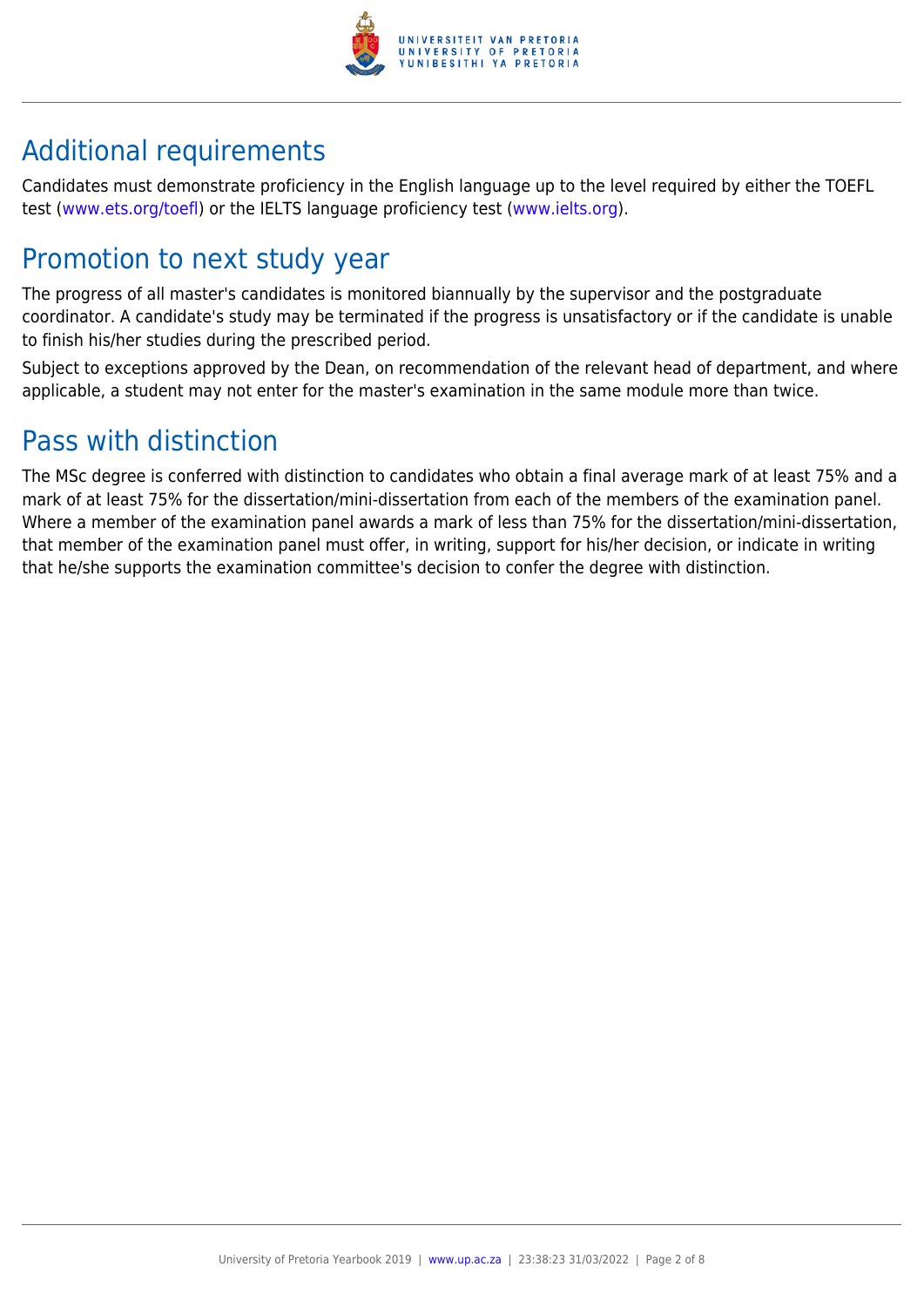

# Curriculum: Year 1

**Minimum credits: 180**

# **Core modules**

# **Boundary layer meteorology 811 (AQM 811)**

| <b>Module credits</b>         | 15.00                                    |
|-------------------------------|------------------------------------------|
| <b>Prerequisites</b>          | No prerequisites.                        |
| <b>Contact time</b>           | 1 lecture per week                       |
| Language of tuition           | Module is presented in English           |
| <b>Department</b>             | Geography Geoinformatics and Meteorology |
| <b>Period of presentation</b> | Year                                     |

### **Module content**

Introduction to global circulation and South African weather and climate. Mathematical functions and atmospheric balance laws. Stability and mixing heights. The atmospheric boundary layer over urban and rural areas. Turbulence. Earth's energy budget. Transfer and exchange of energy. Introduction to atmospheric and chemical dispersion modelling. Practical modelling of air pollution: Box models, Gausian puff or plume models, stochastic models, trajectory models.

# **Atmospheric chemistry 812 (AQM 812)**

| <b>Module credits</b>         | 15.00                                    |
|-------------------------------|------------------------------------------|
| <b>Prerequisites</b>          | No prerequisites.                        |
| <b>Contact time</b>           | 1 lecture per week                       |
| <b>Language of tuition</b>    | Module is presented in English           |
| <b>Department</b>             | Geography Geoinformatics and Meteorology |
| <b>Period of presentation</b> | Year                                     |

#### **Module content**

The history of atmospheric pollution. Cycles of matter and atmospheric transformations. Gaseous inorganic pollutants. Gas phase organic pollutants. Particulates. The chemistry of atmospheric environmental problems, including acid rain; global warming; ozone depletion; persistant organic pollutants; and photochemical smog. Atmospheric monitoring: sampling methods; sampling strategies; and analytical techniques.

# **Atmospheric thermodynamics 813 (AQM 813)**

| <b>Module credits</b>      | 15.00                                    |
|----------------------------|------------------------------------------|
| <b>Prerequisites</b>       | No prerequisites.                        |
| <b>Contact time</b>        | 1 lecture per week                       |
| <b>Language of tuition</b> | Module is presented in English           |
| <b>Department</b>          | Geography Geoinformatics and Meteorology |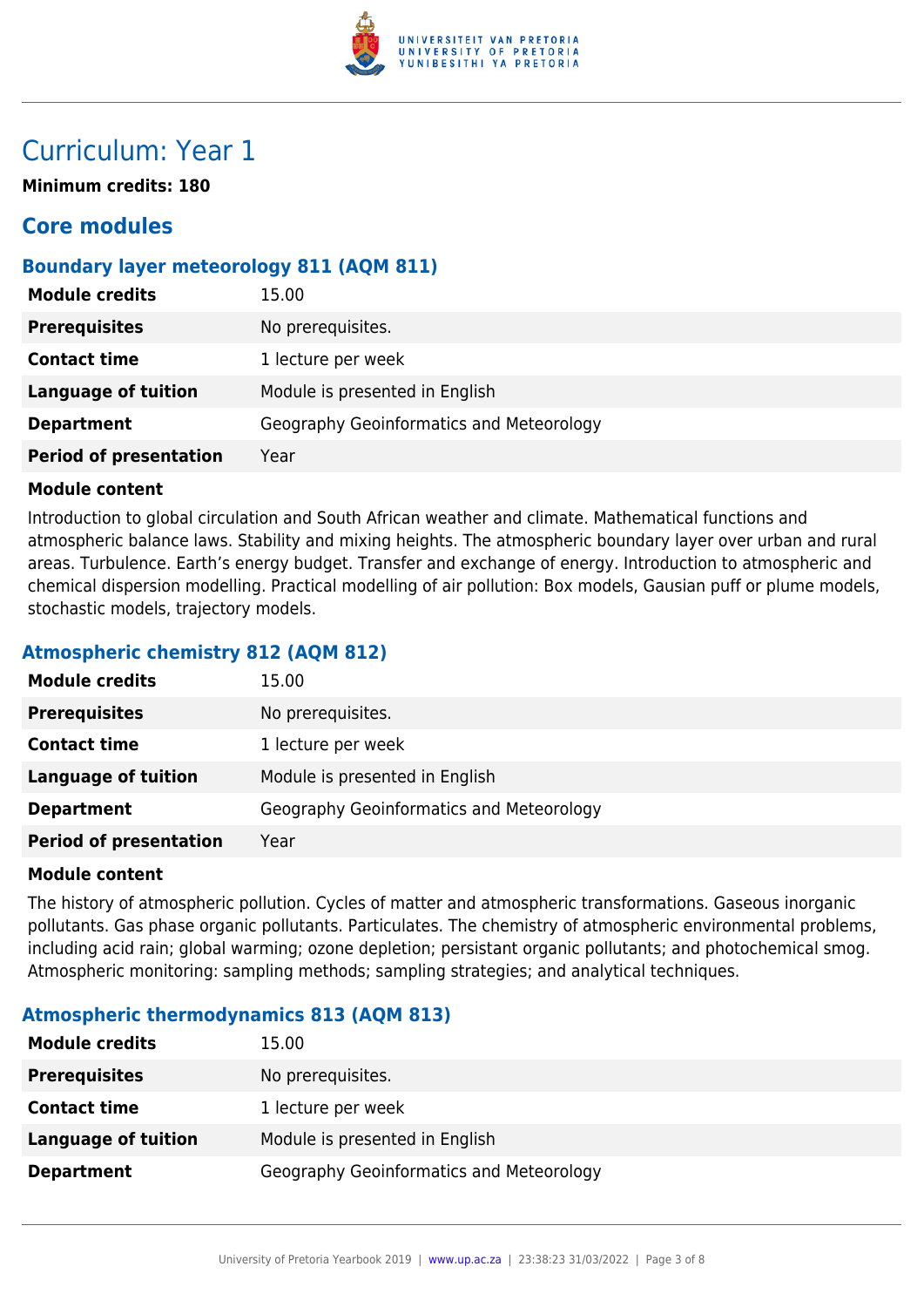

#### **Period of presentation** Year

# **Module content**

Gas laws. Virtual temperature. The hydrostatic and hypsometric equations. Dry adiabatic processes. The first law of thermodynamics. Latent heat. Stabilities and instabilities. Dry adiabatic temperature lapse rate. Potential temperature. Inversion layers. Atmospheric moisture and saturated-adiabatic processes. Vapour pressure. Saturation and condensation. Dew and frost point. Relative humidity. Saturated adiabatic temperature lapse rate. Cloud and rain formation. The second law of thermodynamics

# **Air pollution: society and environment 814 (AQM 814)**

| <b>Module credits</b>         | 15.00                                    |
|-------------------------------|------------------------------------------|
| <b>Prerequisites</b>          | No prerequisites.                        |
| <b>Contact time</b>           | 1 lecture per week                       |
| <b>Language of tuition</b>    | Module is presented in English           |
| <b>Department</b>             | Geography Geoinformatics and Meteorology |
| <b>Period of presentation</b> | Year                                     |

#### **Module content**

International air quality criteria and standards. Ambient air quality and meteorological monitoring. Domestic pollution. Household fuel burning. Vehicle emissions. Toxicology and physiology. Industrial pollution. Emissions inventory and report sources. Air pollution and biomass. Air pollution control. Identification of alert air quality thresholds and associate information reporting, investigation and mitigation requirements. Renewable energy. Air pollution and climate. Practical experience.

# **Environmental paradigms 810 (ENV 810)**

| <b>Module credits</b>         | 15.00                          |
|-------------------------------|--------------------------------|
| <b>Prerequisites</b>          | No prerequisites.              |
| <b>Contact time</b>           | 5 discussion classes per week  |
| <b>Language of tuition</b>    | Module is presented in English |
| <b>Department</b>             | Zoology and Entomology         |
| <b>Period of presentation</b> | Semester 1                     |

#### **Module content**

Environmental philosophy and ethics, environmental ecology, environment, society and development, environmental economics, environmental management, critical resources management: water utilisation, air quality control, land-use planning: soil characteristics, biodiversity planning, critical resource management: determinism vs co-evolutionary environmental frameworks, research methodology and practice.

# **Environmental law 816 (ENV 816)**

| <b>Module credits</b>  | 15.00          |
|------------------------|----------------|
| <b>Service modules</b> | Faculty of Law |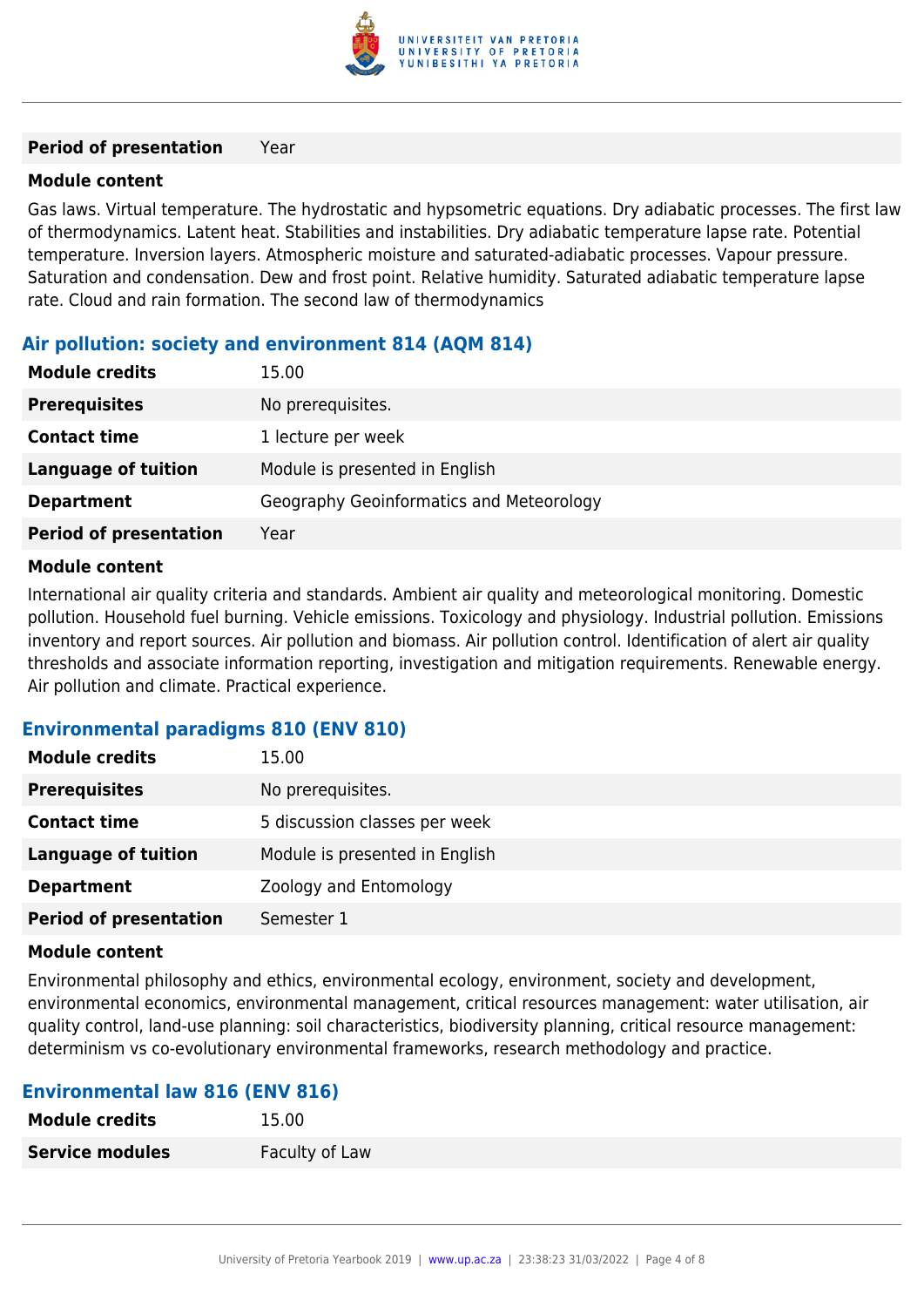

| <b>Prerequisites</b>          | No prerequisites.                                                      |
|-------------------------------|------------------------------------------------------------------------|
| <b>Contact time</b>           | 1 web-based period per week, 1 lecture per week, 2 practicals per week |
| Language of tuition           | Module is presented in English                                         |
| <b>Department</b>             | Zoology and Entomology                                                 |
| <b>Period of presentation</b> | Semester 1 or Semester 2                                               |

#### **Module content**

Legislation for sustainable development within the framework of international agreements, the different acts affecting water quality and water use, the SEMAs within the NEMA framework, the NEMA EIA regulations, legislation pertaining to hazardous substances, interaction between mining development and NEMA, energy law, strategic environmental legislation, marine and coastal management.

# **Mini-dissertation 891 (ENV 891)**

| <b>Module credits</b>         | 90.00                          |
|-------------------------------|--------------------------------|
| <b>Prerequisites</b>          | No prerequisites.              |
| <b>Language of tuition</b>    | Module is presented in English |
| <b>Department</b>             | Zoology and Entomology         |
| <b>Period of presentation</b> | Year                           |

### **Module content**

The student needs to conduct a research project under the supervision of an academic member of staff associated with the Centre for Environmental Studies. This project needs to be of a sufficient quality to be publishable in the open scientific literature. The research report is examined as a manuscript for a suitable journal.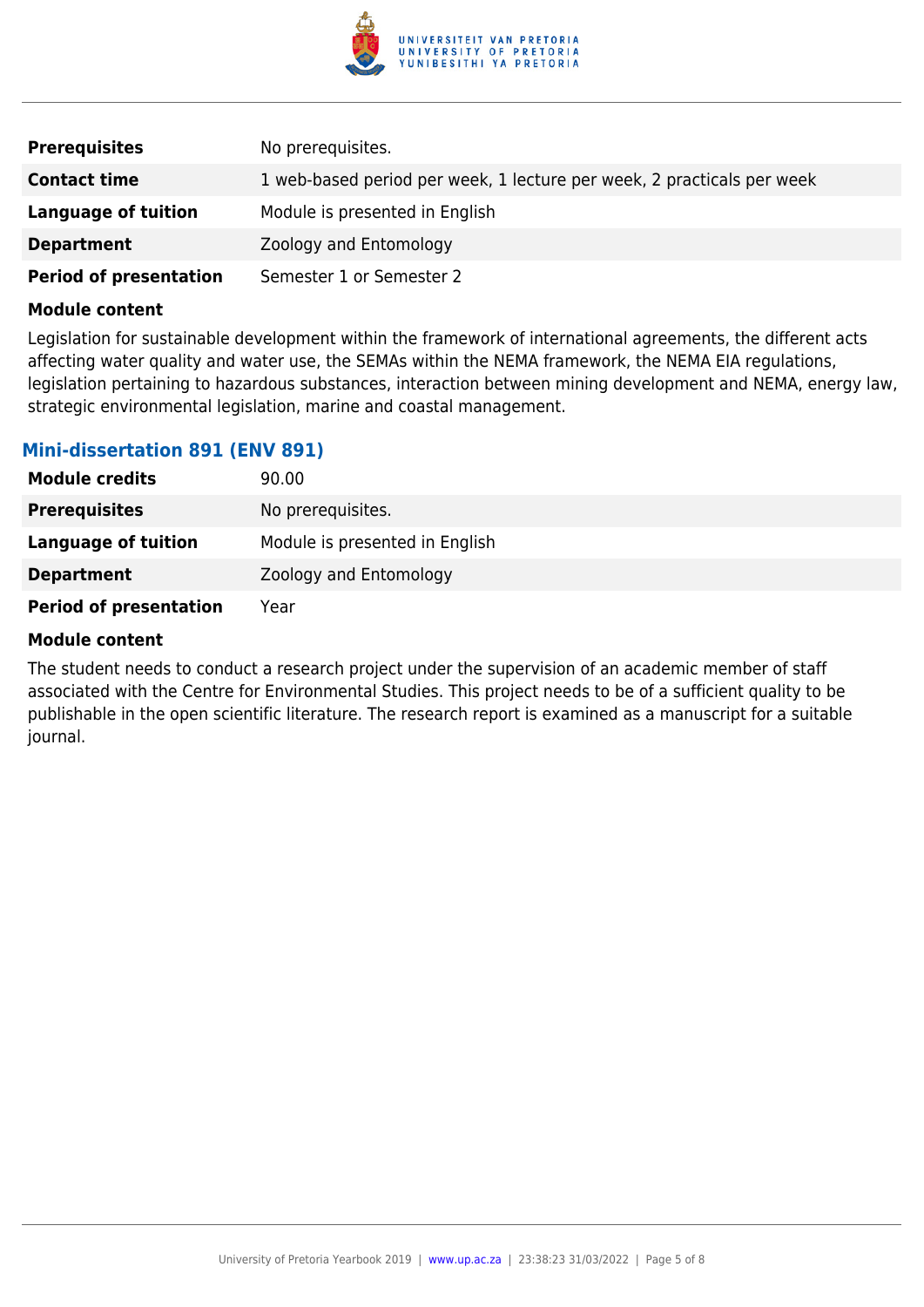

# Curriculum: Final year

**Minimum credits: 180**

# **Core modules**

# **Boundary layer meteorology 811 (AQM 811)**

| <b>Module credits</b>         | 15.00                                    |
|-------------------------------|------------------------------------------|
| <b>Prerequisites</b>          | No prerequisites.                        |
| <b>Contact time</b>           | 1 lecture per week                       |
| <b>Language of tuition</b>    | Module is presented in English           |
| <b>Department</b>             | Geography Geoinformatics and Meteorology |
| <b>Period of presentation</b> | Year                                     |

# **Module content**

Introduction to global circulation and South African weather and climate. Mathematical functions and atmospheric balance laws. Stability and mixing heights. The atmospheric boundary layer over urban and rural areas. Turbulence. Earth's energy budget. Transfer and exchange of energy. Introduction to atmospheric and chemical dispersion modelling. Practical modelling of air pollution: Box models, Gausian puff or plume models, stochastic models, trajectory models.

# **Atmospheric chemistry 812 (AQM 812)**

| <b>Module credits</b>         | 15.00                                    |
|-------------------------------|------------------------------------------|
| <b>Prerequisites</b>          | No prerequisites.                        |
| <b>Contact time</b>           | 1 lecture per week                       |
| <b>Language of tuition</b>    | Module is presented in English           |
| <b>Department</b>             | Geography Geoinformatics and Meteorology |
| <b>Period of presentation</b> | Year                                     |

# **Module content**

The history of atmospheric pollution. Cycles of matter and atmospheric transformations. Gaseous inorganic pollutants. Gas phase organic pollutants. Particulates. The chemistry of atmospheric environmental problems, including acid rain; global warming; ozone depletion; persistant organic pollutants; and photochemical smog. Atmospheric monitoring: sampling methods; sampling strategies; and analytical techniques.

# **Atmospheric thermodynamics 813 (AQM 813)**

| <b>Module credits</b>      | 15.00                                    |
|----------------------------|------------------------------------------|
| <b>Prerequisites</b>       | No prerequisites.                        |
| <b>Contact time</b>        | 1 lecture per week                       |
| <b>Language of tuition</b> | Module is presented in English           |
| <b>Department</b>          | Geography Geoinformatics and Meteorology |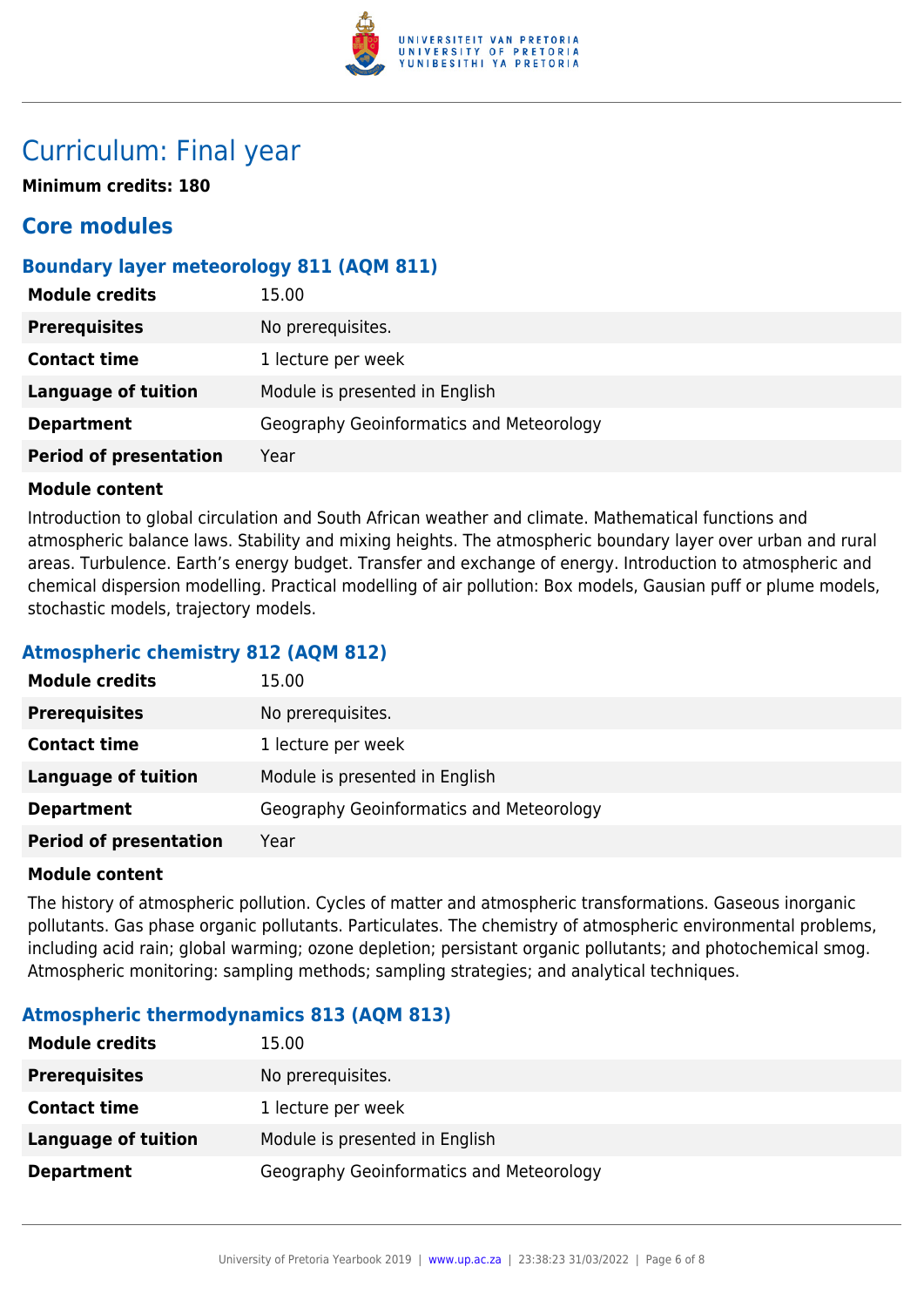

#### **Period of presentation** Year

# **Module content**

Gas laws. Virtual temperature. The hydrostatic and hypsometric equations. Dry adiabatic processes. The first law of thermodynamics. Latent heat. Stabilities and instabilities. Dry adiabatic temperature lapse rate. Potential temperature. Inversion layers. Atmospheric moisture and saturated-adiabatic processes. Vapour pressure. Saturation and condensation. Dew and frost point. Relative humidity. Saturated adiabatic temperature lapse rate. Cloud and rain formation. The second law of thermodynamics

# **Air pollution: society and environment 814 (AQM 814)**

| <b>Module credits</b>         | 15.00                                    |
|-------------------------------|------------------------------------------|
| <b>Prerequisites</b>          | No prerequisites.                        |
| <b>Contact time</b>           | 1 lecture per week                       |
| <b>Language of tuition</b>    | Module is presented in English           |
| <b>Department</b>             | Geography Geoinformatics and Meteorology |
| <b>Period of presentation</b> | Year                                     |

#### **Module content**

International air quality criteria and standards. Ambient air quality and meteorological monitoring. Domestic pollution. Household fuel burning. Vehicle emissions. Toxicology and physiology. Industrial pollution. Emissions inventory and report sources. Air pollution and biomass. Air pollution control. Identification of alert air quality thresholds and associate information reporting, investigation and mitigation requirements. Renewable energy. Air pollution and climate. Practical experience.

# **Environmental paradigms 810 (ENV 810)**

| <b>Module credits</b>         | 15.00                          |
|-------------------------------|--------------------------------|
| <b>Prerequisites</b>          | No prerequisites.              |
| <b>Contact time</b>           | 5 discussion classes per week  |
| <b>Language of tuition</b>    | Module is presented in English |
| <b>Department</b>             | Zoology and Entomology         |
| <b>Period of presentation</b> | Semester 1                     |

#### **Module content**

Environmental philosophy and ethics, environmental ecology, environment, society and development, environmental economics, environmental management, critical resources management: water utilisation, air quality control, land-use planning: soil characteristics, biodiversity planning, critical resource management: determinism vs co-evolutionary environmental frameworks, research methodology and practice.

# **Environmental law 816 (ENV 816)**

| <b>Module credits</b>  | 15.00          |
|------------------------|----------------|
| <b>Service modules</b> | Faculty of Law |